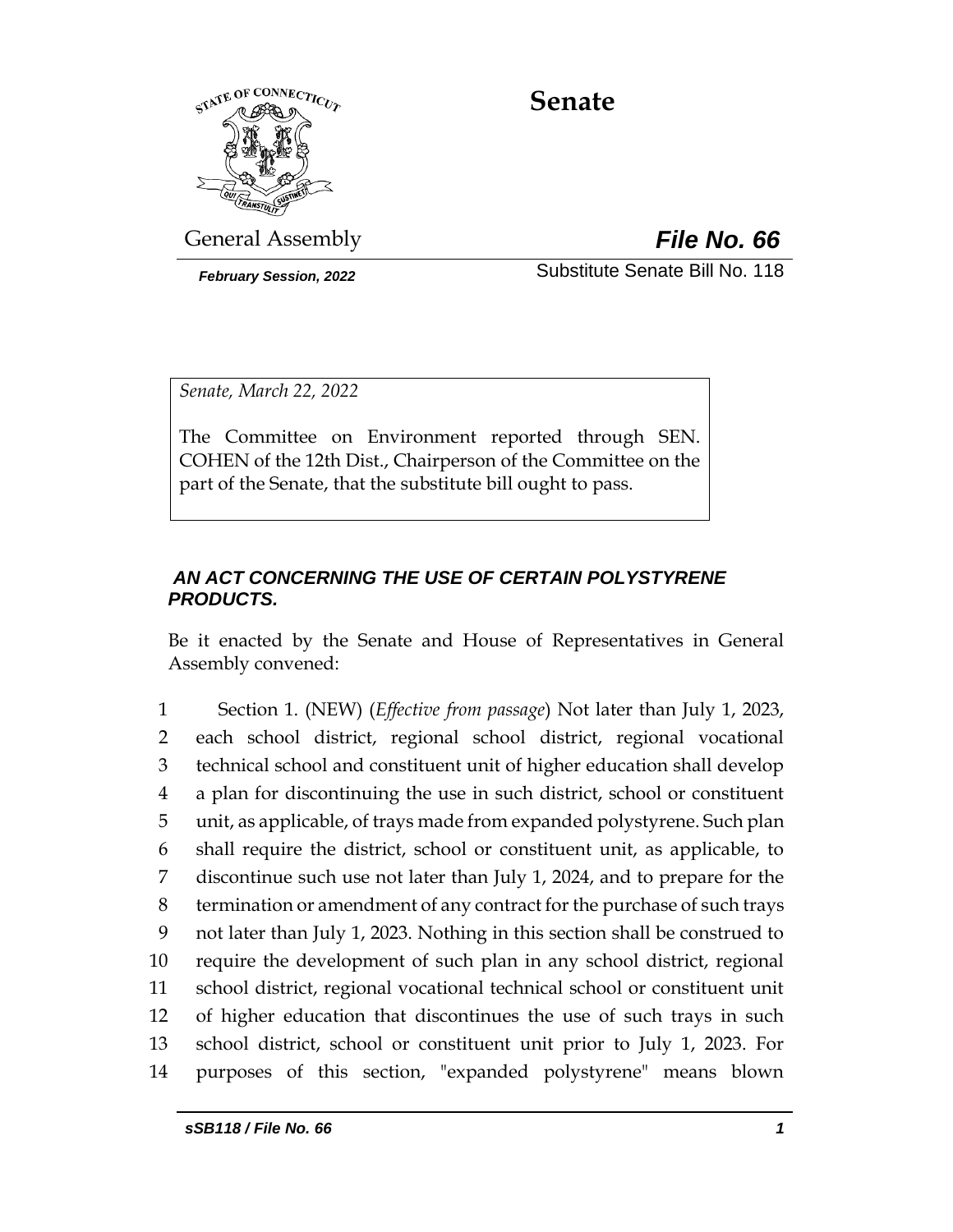polystyrene and expanded and extruded foams that are thermoplastic petrochemical materials utilizing a styrene monomer and processed by any number of techniques, including, but not limited to, fusion of polymer spheres, injection molding, foam molding and extrusion-blown molding.

Sec. 2. (NEW) (*Effective July 1, 2024*) (a) For purposes of this section:

(1) "Consumer" means any business invitee of a restaurant or caterer;

 (2) "Expanded polystyrene" means blown polystyrene and expanded and extruded foams that are thermoplastic petrochemical materials utilizing a styrene monomer and processed by any number of techniques, including, but not limited to, fusion of polymer spheres, injection molding, foam molding and extrusion-blown molding;

 (3) "Single-use container" means any container made of expanded polystyrene intended for the containment of food or beverage provided by a restaurant or caterer to a consumer and customarily disposed of by the consumer after such use;

 (4) "Restaurant" has the same meaning as provided in subsection (b) of section 19a-342 of the general statutes; and

 (5) "Caterer" has the same meaning as "catering food service establishment", as provided in section 19a-36g of the general statutes.

 (b) (1) No owner or operator of a restaurant or catering business shall provide or distribute a single-use container to a consumer.

 (2) Any owner or operator who violates the provisions of this section for a first violation shall be issued a warning. Any owner or operator who violates the provisions of this section shall be fined two hundred dollars for a second violation, five hundred dollars for a third violation and one thousand dollars for a fourth or any subsequent violation. No such owner or operator may be issued more than one violation per day.

(c) The provisions of this section shall not be construed to prohibit the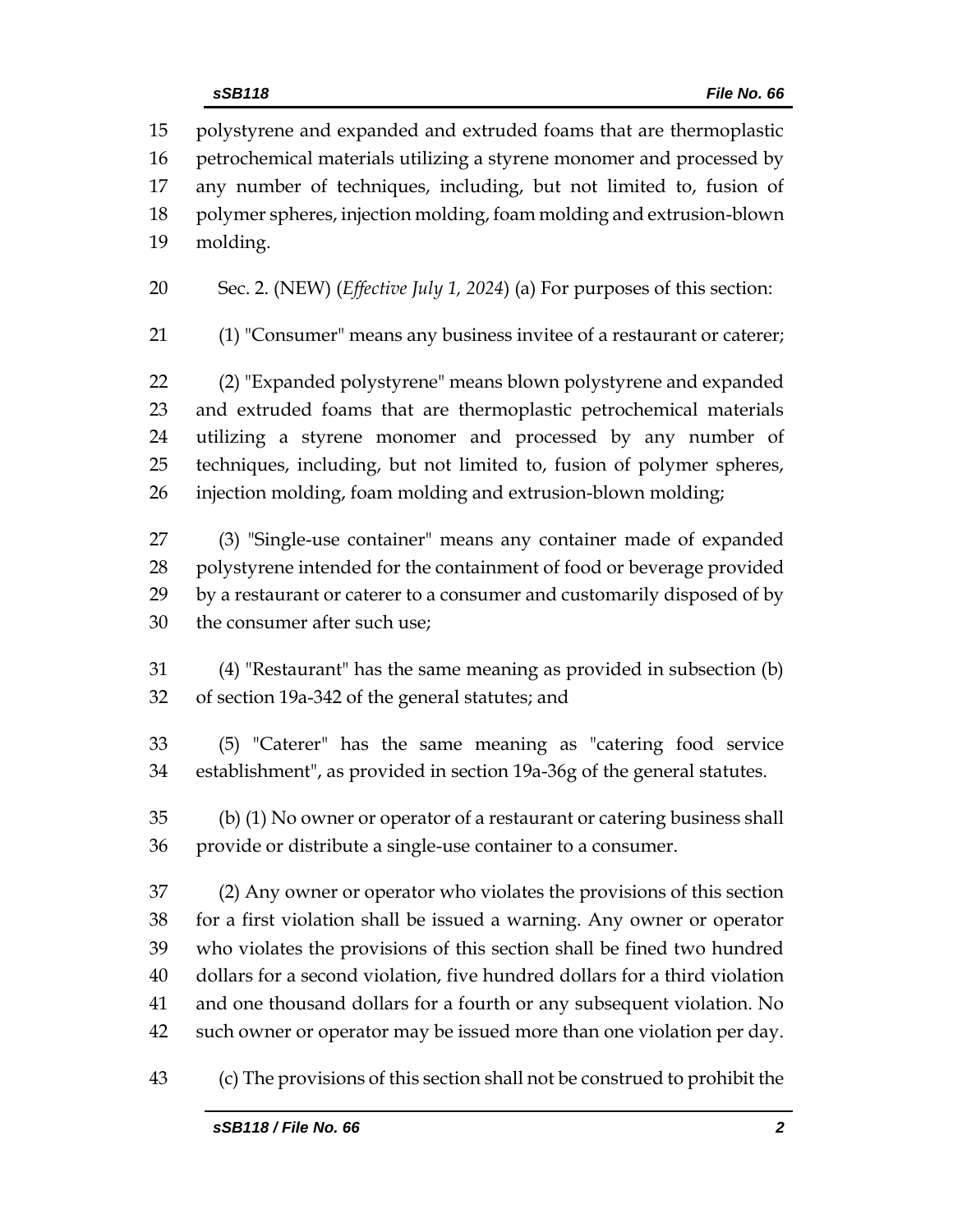provision or distribution of a single-use container that is: (1) Filled and sealed prior to receipt by a restaurant or caterer and that is subsequently sold to a consumer, or (2) utilized by a butcher or store to contain raw meat, including, but not limited to, beef, poultry, seafood or pork that is sold to a consumer.

 (d) Any local health department or health district or agent of the Department of Public Health, Consumer Protection or Energy and Environmental Protection may enforce the provisions of this section. In the event of enforcement by a local health department or health district, one-half of any fine imposed pursuant to this section shall be remitted to the municipality where such violation occurred.

 (e) Not later than February 1, 2025, the Commissioners of Public Health, Consumer Protection and Energy and Environmental Protection shall jointly submit a report, in accordance with the provisions of section 11-4a of the general statutes, to the joint standing committees of the General Assembly having cognizance of matters relating to the environment, public health and consumer protection on the enforcement of the provisions of this section and the need to establish a hardship waiver from the provisions of this section for any restaurant or caterer with a demonstrated financial hardship directly caused by the provisions of this section.

 (f) Nothing in this section shall be construed to prohibit the manufacture of single-use containers in this state or the sale of such single-use containers by a person other than a restaurant or caterer.

 (g) Nothing in this section shall be construed to preempt any municipal ordinance that is more restrictive than the provisions of this section concerning the provision or distribution of a single-use container by an owner or operator of a restaurant or catering business to a consumer.

This act shall take effect as follows and shall amend the following sections: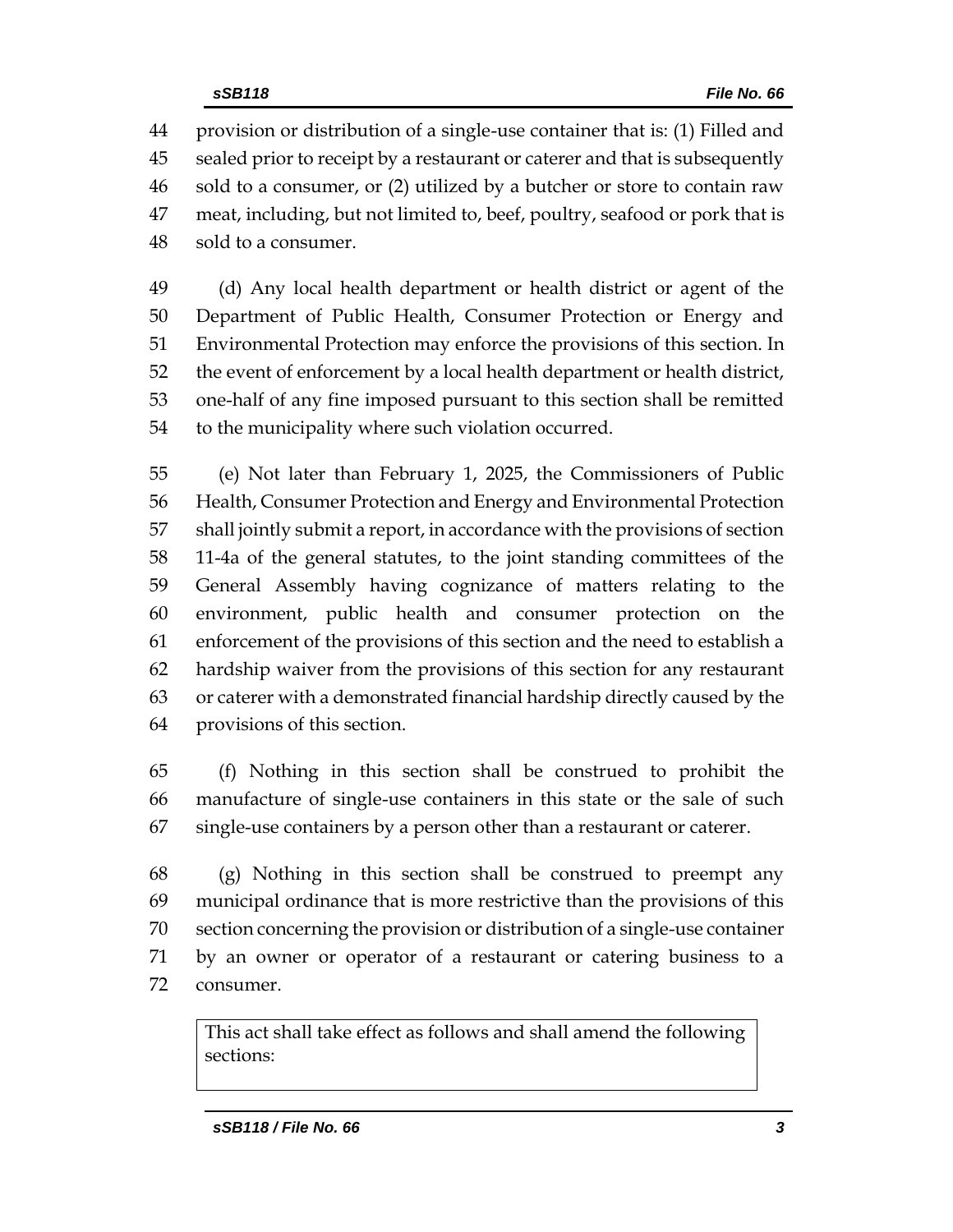| Section 1 | <i>trom passage</i> | New section |
|-----------|---------------------|-------------|
| Sec.      | July 1, 2024        | New section |

*ENV Joint Favorable Subst.*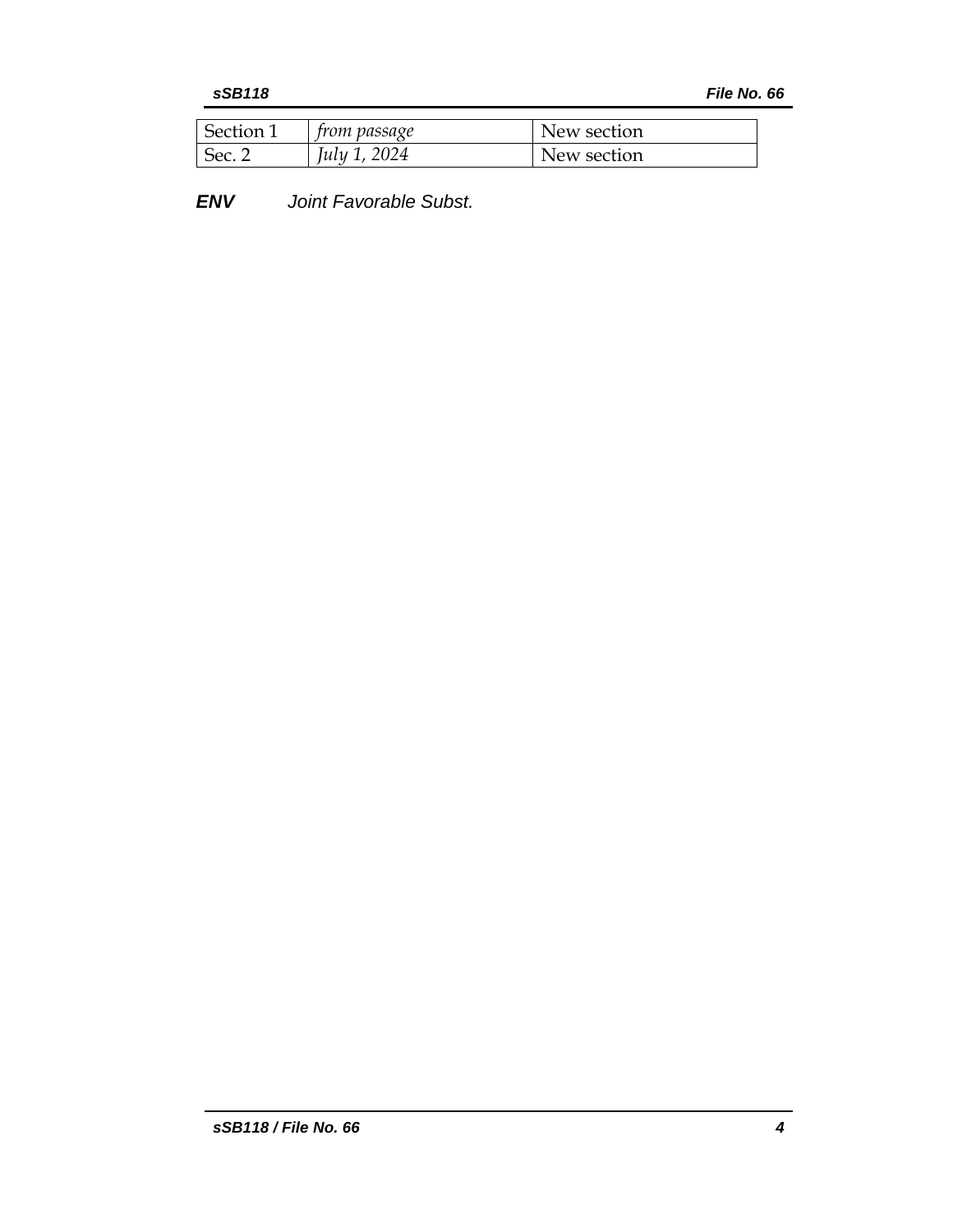*The following Fiscal Impact Statement and Bill Analysis are prepared for the benefit of the members of the General Assembly, solely for purposes of information, summarization and explanation and do not represent the intent of the General Assembly or either chamber thereof for any purpose. In general,*  fiscal impacts are based upon a variety of informational sources, including the analyst's professional *knowledge. Whenever applicable, agency data is consulted as part of the analysis, however final products do not necessarily reflect an assessment from any specific department.*

### *OFA Fiscal Note*

#### *State Impact:*

| <b>Agency Affected</b>         | <b>Fund-Effect</b> | FY 23 \$ | FY 24 \$  |
|--------------------------------|--------------------|----------|-----------|
| Technical Education and Career | GF - Cost          | None     | See Below |
| System                         |                    |          |           |
| Noto: CE-Conoral Eund          |                    |          |           |

Note: GF=General Fund

#### *Municipal Impact:*

| <b>Municipalities</b>     | Effect               | FY 23 \$ | FY 24 \$        |
|---------------------------|----------------------|----------|-----------------|
| Local and Regional School | <b>STATE</b>         | None     | \$2-2.8 million |
| <b>Districts</b>          | MANDATE <sup>1</sup> |          | statewide       |
|                           | - Cost               |          |                 |

#### *Explanation*

The bill requires each school district, regional school district, regional vocational technical school, and constituent unit of higher education to develop a plan by July 1, 2023, to discontinue the use of expanded polystyrene trays. The plan requirement is not anticipated to result in a fiscal impact to local and regional school districts or the regional vocational technical schools, as they have staff with the purchasing experience necessary to amend existing contracts and create the plans.

To the extent that each plan's requirements are followed, the bill results in a state mandate and a statewide annual cost to local and regional school districts, including the Connecticut Technical Education

<sup>&</sup>lt;sup>1</sup> State mandate is defined in Sec. 2-32b(2) of the Connecticut General Statutes, "state mandate" means any state initiated constitutional, statutory or executive action that requires a local government to establish, expand or modify its activities in such a way as to necessitate additional expenditures from local revenues.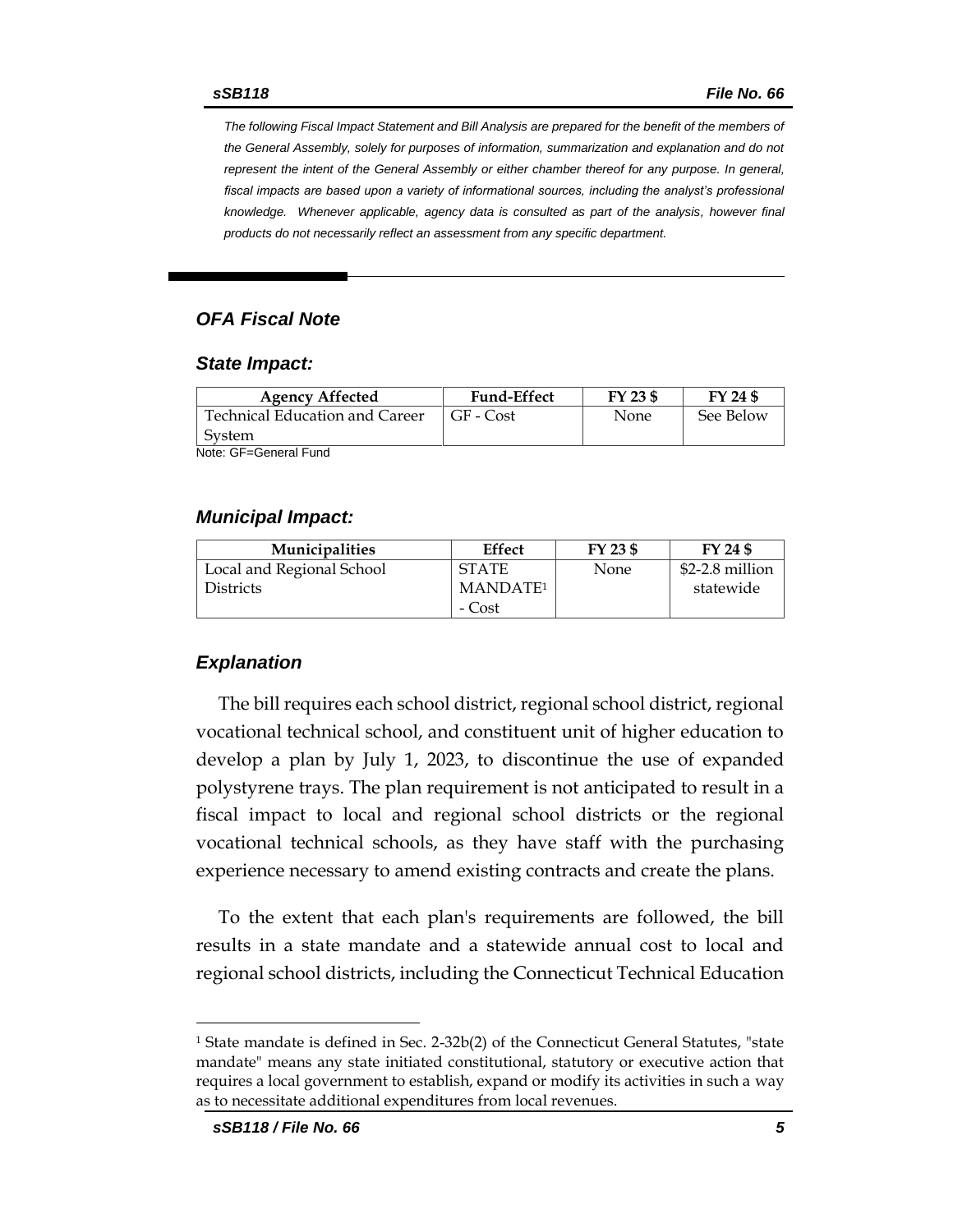and Career System, of up to approximately \$2 million to \$2.8 million, beginning in FY 24, associated with discontinuing the purchase and use of the trays. The cost per district will vary by the size of the district, the number of trays used, and the specific contract. It is estimated that replacing polystyrene trays with trays made of recycled materials results in an increased cost of \$18 to \$25 for each case of 500 trays. Connecticut public schools provide 46 million lunches and 18 million breakfasts annually. While the bill does not specifically state that districts must use trays made of recycled materials, it is the most common replacement of polystyrene trays. Assuming that a tray is used for each lunch, the additional statewide cost for purchasing lunch trays made of recycled materials is approximately \$1.7 million to \$2.3 million. Assuming 50% of breakfast meals are served with a tray, the statewide cost for breakfast trays is between \$324,000 and \$450,000. The cost to each district for purchasing replacement trays will vary.

A small district serving approximately 350,000 meals will incur annual additional costs of approximately \$12,600 to \$17,500. A medium sized district serving 1.8 million meals will incur annual costs of approximately \$64,800 to \$90,000. Larger districts serving 2.5 million meals will incur annual costs of \$90,000 to \$125,000. If a district instead purchases reusable plastic trays to replace all polystyrene trays, a more significant cost results. It is estimated that reusable plastic trays average \$10-\$12 per tray. In addition to the larger one-time cost of purchasing the trays, districts would incur additional ongoing, significant costs related to staff, dishwashing equipment, plumbing, electrical, and maintenance costs.

Additionally, the bill prohibits restaurants or caterers, beginning on July 1, 2024, from providing single-use expanded polystyrene food and beverage containers to customers, with certain exceptions. It creates a graduated set of penalties for violations of the bill's provisions and allows local health districts or departments, in addition to the Departments of Consumer Protection, Health, and Energy and Environmental Protection to enforce the ban. This does not result in a fiscal impact to the state or municipalities in either FY 23 or FY 24 as the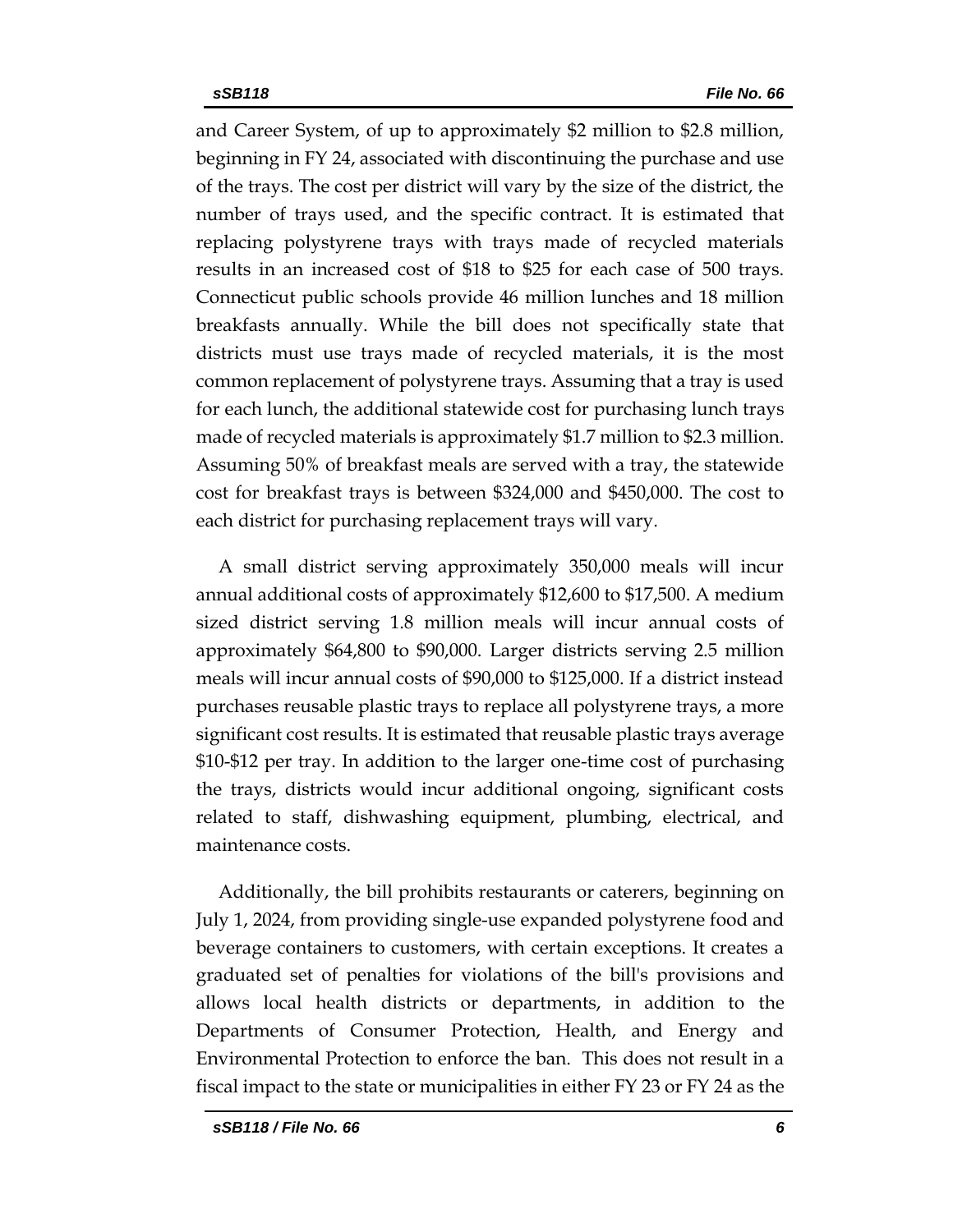prohibition on single-use containers begins in FY 25.

## *The Out Years*

The annualized ongoing fiscal impact identified above would continue into the future subject to the extent of tray use among school districts.

It may also result in a minimal revenue gain to the General Fund and various municipalities to the extent, local health departments enforce the prohibition (since the bill requires half of the revenue from fines must be remitted to the municipality where the violation occurred). It is estimated that less than \$5,000 will be generated annually from violations of the bill's provisions.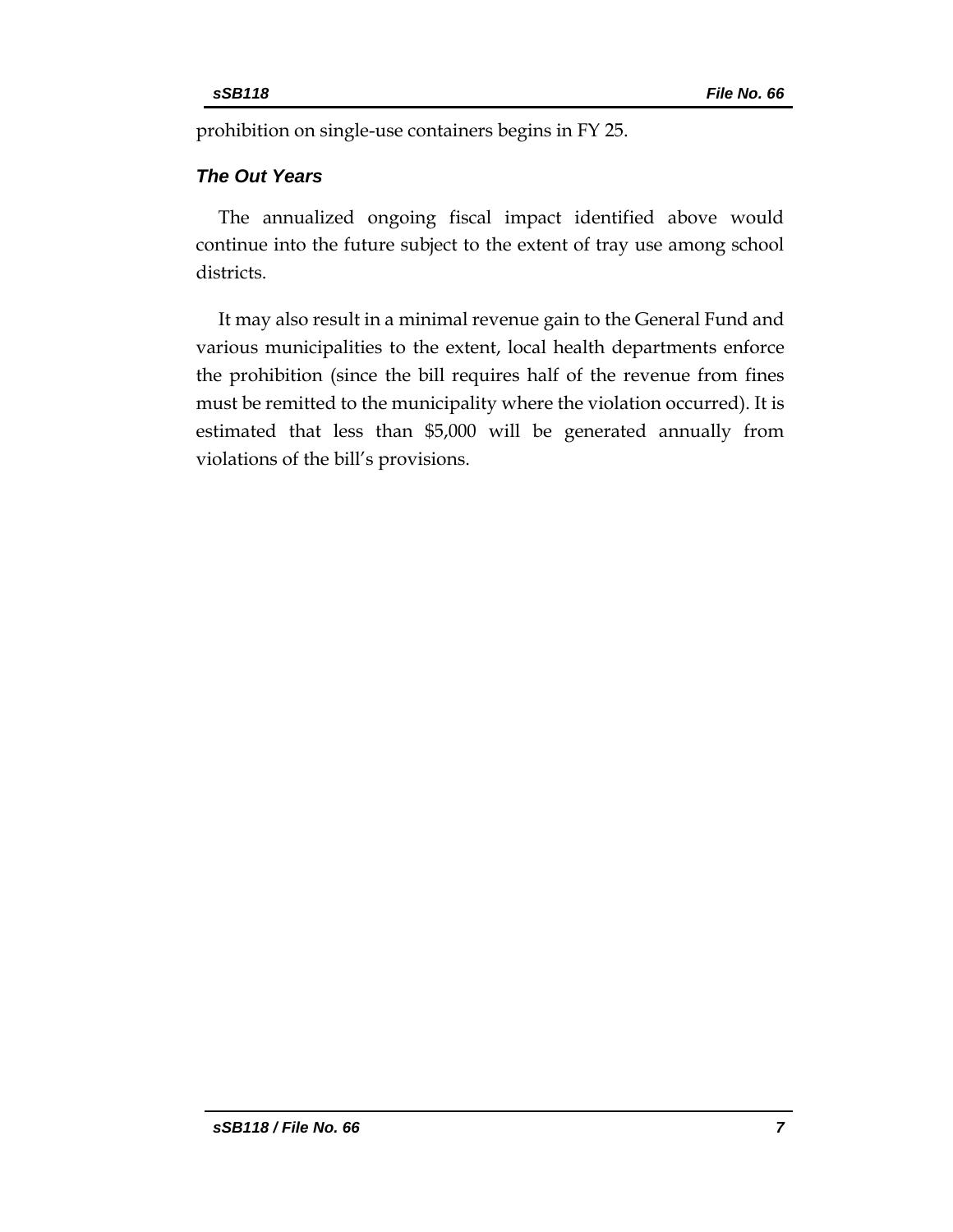## **OLR Bill Analysis sSB 118**

### *AN ACT CONCERNING THE USE OF CERTAIN POLYSTYRENE PRODUCTS.*

### **SUMMARY**

This bill requires certain schools to phase out the use of expanded polystyrene trays by July 1, 2024. It applies to school districts; regional school districts; regional vocational technical schools; and the constituent units of higher education, which include UConn (all campuses) and the Connecticut State Colleges and Universities (four state universities, 12 community colleges, and Charter Oak State College) (CGS § 10a-1).

The bill also prohibits restaurants and catering businesses from providing or distributing single-use expanded polystyrene food and beverage containers to customers, beginning July 1, 2024. But its provisions do not (1) preempt a more restrictive municipal ordinance or (2) prohibit manufacturing or selling single-use expanded polystyrene containers in the state by an entity that is not a restaurant or caterer.

Under the bill, "expanded polystyrene" is blown polystyrene and expanded and extruded foams that are thermoplastic petrochemical materials using a styrene monomer and processed by any number of techniques, including fusing polymer spheres and injection, foam, or extrusion molding.

EFFECTIVE DATE: Upon passage, except the provisions for restaurants and catering businesses are effective July 1, 2024.

#### **EXPANDED POLYSTYRENE TRAYS IN SCHOOLS**

The bill:

*sSB118 / File No. 66 8* 1. requires each school district, regional school district, regional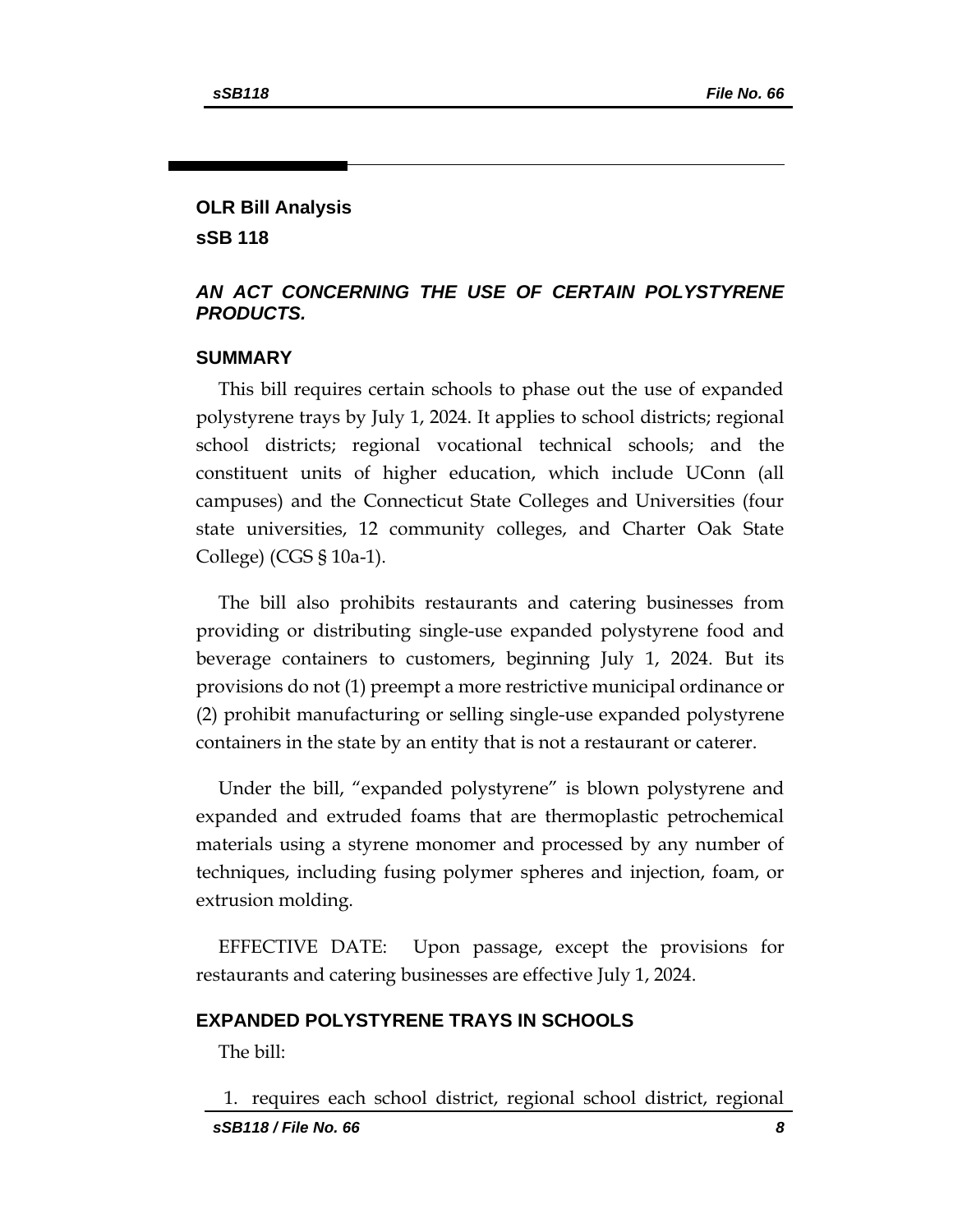vocational technical school, and constituent unit of higher education to develop a plan by July 1, 2023, to discontinue the use of expanded polystyrene trays;

- 2. calls for the plans to require the districts, schools, and constituent units to (a) discontinue use of the trays by July 1, 2024, and (b) prepare to end or amend any purchasing contracts for the trays by July 1, 2023; and
- 3. exempts a district or school that stops using these trays before July 1, 2023, from having to develop a plan.

## **SINGLE-USE EXPANDED POLYSTYRENE CONTAINERS** *Prohibition*

Beginning July 1, 2024, the bill bans restaurants and caterers from providing or distributing single-use expanded polystyrene food and beverage containers to customers. It exempts from the ban containers (1) filled and sealed before being received by a restaurant or caterer that are sold to customers or (2) used by a butcher or store to hold raw meat.

Under the bill, a "restaurant" is a space in a suitable and permanent building that is kept, used, maintained, advertised, and held out to the public as a place where meals are regularly sold to the public (CGS § 19a-342). A "caterer" is a business involved in (1) selling or distributing food or drink prepared in bulk in one location for retail service in another location or (2) preparing and serving food in a venue that is not under the caterer's control (CGS § 19a-36g).

### *Penalties and Enforcement*

The bill requires that the owner or operator of a restaurant or caterer that violates the ban receive a warning for a first violation, \$200 fine for a second violation, \$500 fine for a third violation, and \$1,000 fine for a subsequent violation. A restaurant or caterer may only be issued one violation per day.

Under the bill, a local health department or health district, or the departments of Public Health (DPH), Consumer Protection (DCP), or